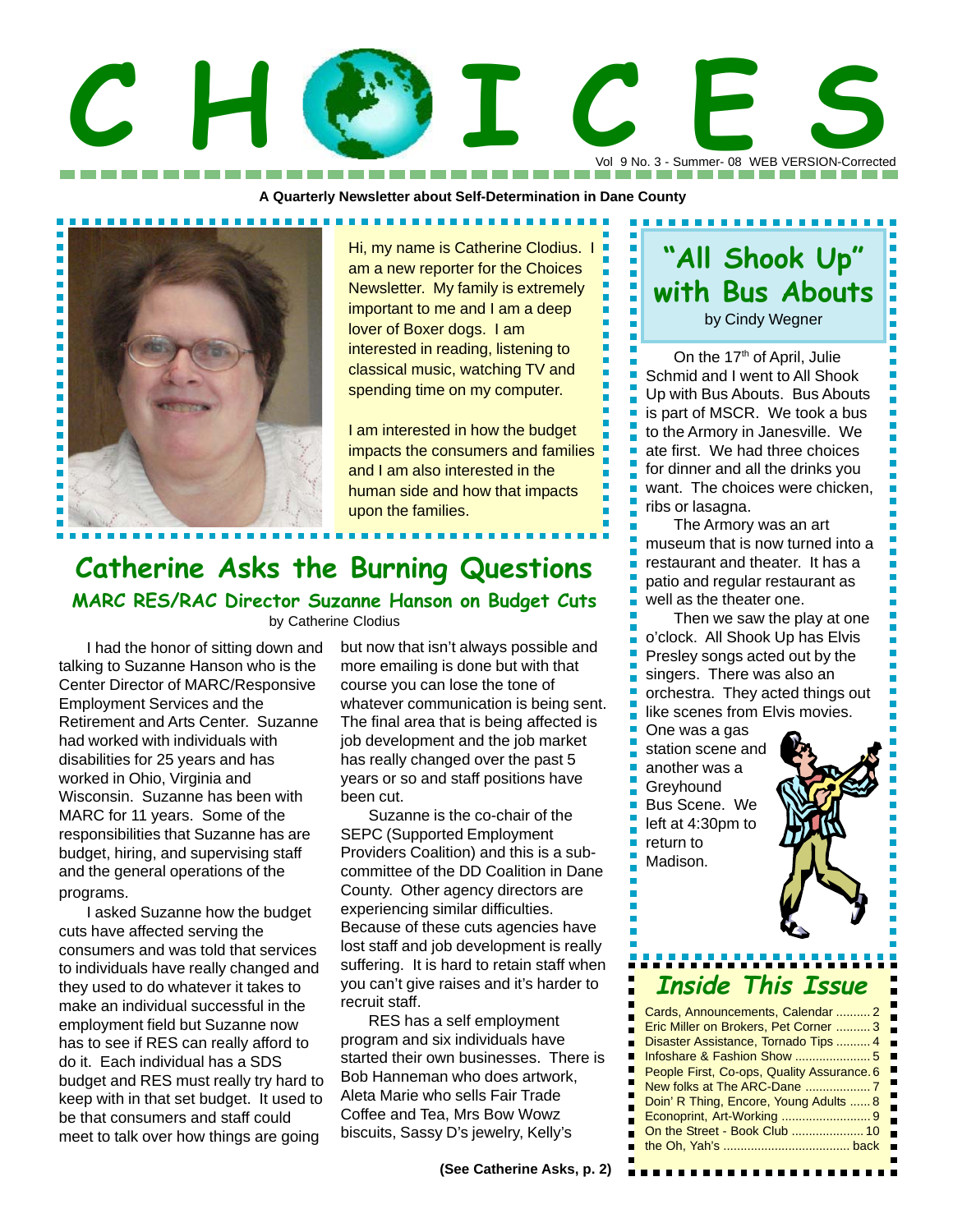### **We gave Dan Sez the summer off, but we're cooking up something special for the fall!**



I interviewed Laura W., Kristina H., and Leda T. I think that nine clients who came together to create beautiful handcrafted cards would make a lot of people very happy so I thought it would be very good to put in the Choices Newsletter.

### *Who do you work for?*

I work for Community Support Network, it is a Vocational Agency in Madison that helps adults with disabilities find jobs and work opportunities in the Madison Community.

### *When did this Support Network get started?*

The Community Support Network launched in July of 2007. They called it the Community Card Project. It consists of a revolving group of adults with varying abilities. There are nine participating clients who came together to create beautiful handcrafted cards.

### *Who are they working with?*

There are nine participating clients collaborating with CSN staff in designing the cards. They go on to implement their designs by working together in a group setting in our newly created card production room.

### *What do they do with the cards?*

When all the cards are completed the clients then have the opportunity to go out in the community and sell their cards to individuals and to retail stores. We currently feel like we have a well established and very good cooperative relationship with several established retail stores like Orange Tree Imports, Absolutely Art, Indus Beads, Anthology, Community Pharmacy, Capitol Kids and Café Zoma.

### *Who was this card project designed for?*

This card project was designed to give our clients the opportunity to express themselves artistically while at the same time earn fair wages.

### *What kind of cards do they make?*

The clients that work here also do custom work for people who need matching items like invitations and place cards and tags. They also make thank you cards for weddings, birthdays, and showers.

### *How do they feel?*

They are very pleased with the outcomes of their project. The clients working in the card production room have been learning some new skills. They have also been learning how to be social with each other and make their relationship stronger in the community.

### **Please Share Your Newsletters**

We're sending out one newsletter per household. We're hoping that you all don't mind cooperating and sharing your *CHOICES* newsletter with your roommates if you have them. This will help us save paper, trees and eventually the planet! If you have questions about this, please contact Stefanie at 263-5557. Thanks everyone!!

### **East Side Women's Games Group**

UCP is restarting our East Side Women's Games Group this fall. We meet on the first Monday of each month at 3 p.m. at the coffee shop inside Borders Bookstore near East Towne Mall. The group runs from 3 to 4 p.m. We will bring an assortment of games to play each week. Since the first Monday in September is Labor Day, we will meet on **September 8th**. For more information, please contact Matt Jahnke at 273-8482 ext. 515.

### **Catherine Asks, continued from p. 1**

cards and Jeff's Soda and Sweets business. Self employment is really designed for people who want to do something on their own. There is a wonderful future for self-employment for some individuals but it's not for everyone and it is really hard getting a business off the ground.

I would like to talk about the RAC (Retirement & Arts Center) which was started when a staff member saw a need for individuals who have a disability as they aged. A grant was written to the Helen Bader Foundation and they gave a grant of \$25,000 to remodel vacant space. The program was originally meant for people with Alzheimer's and dementia. The individuals who spend time there have a lot of fun, including this reporter who had to retire from the Walgreen's Distribution Warehouse because I could not physically handle the heavy lifting of boxes. My friends and I go to the Zoo, to coffeehouses and to various outings in the community. I would like to say we have so much fun and I know that for me I have met many nice new friends and staff and feel that by attending the RAC it has been a true gift and a blessing.

I did ask one final question to Suzanne and that was if money were not the issue what would you do for people with disabilities, and her answer was everyone that wanted to work could and to earn as much money as possible and lastly to make dreams come true.

|                                                                                                                                                                | Dates to Remember:                                                                                                                            |
|----------------------------------------------------------------------------------------------------------------------------------------------------------------|-----------------------------------------------------------------------------------------------------------------------------------------------|
| To join the Choices Team or<br>ideas for Choices Stories primm@waisman.wisc.edu                                                                                | by August 22, call or e-mail Stefanie<br>at 263-5557, or                                                                                      |
|                                                                                                                                                                | 2nd Annual Fashion Show  ( $p 5$ ) Wed August 20, 6:30-8:30 pm                                                                                |
|                                                                                                                                                                |                                                                                                                                               |
|                                                                                                                                                                | <b>People First Dane</b> (p 6) July and August meetings combined:<br>Friday August 8 Warner Park, 5 pm<br>picnic, 7 pm Mallards game. Contact |
| <b>CHOICES</b> is sponsored<br>by Dane County Dept. of<br>Human Services - Adult<br><b>Community Services Div.</b><br>1202 Northport Drive<br>Madison WI 53704 | Stefanie at 263-5557 by July 18 if you will<br>attend.<br>Regular PF meeting on September 16<br>at 5:30 pm at 122 E Olin Suite 100            |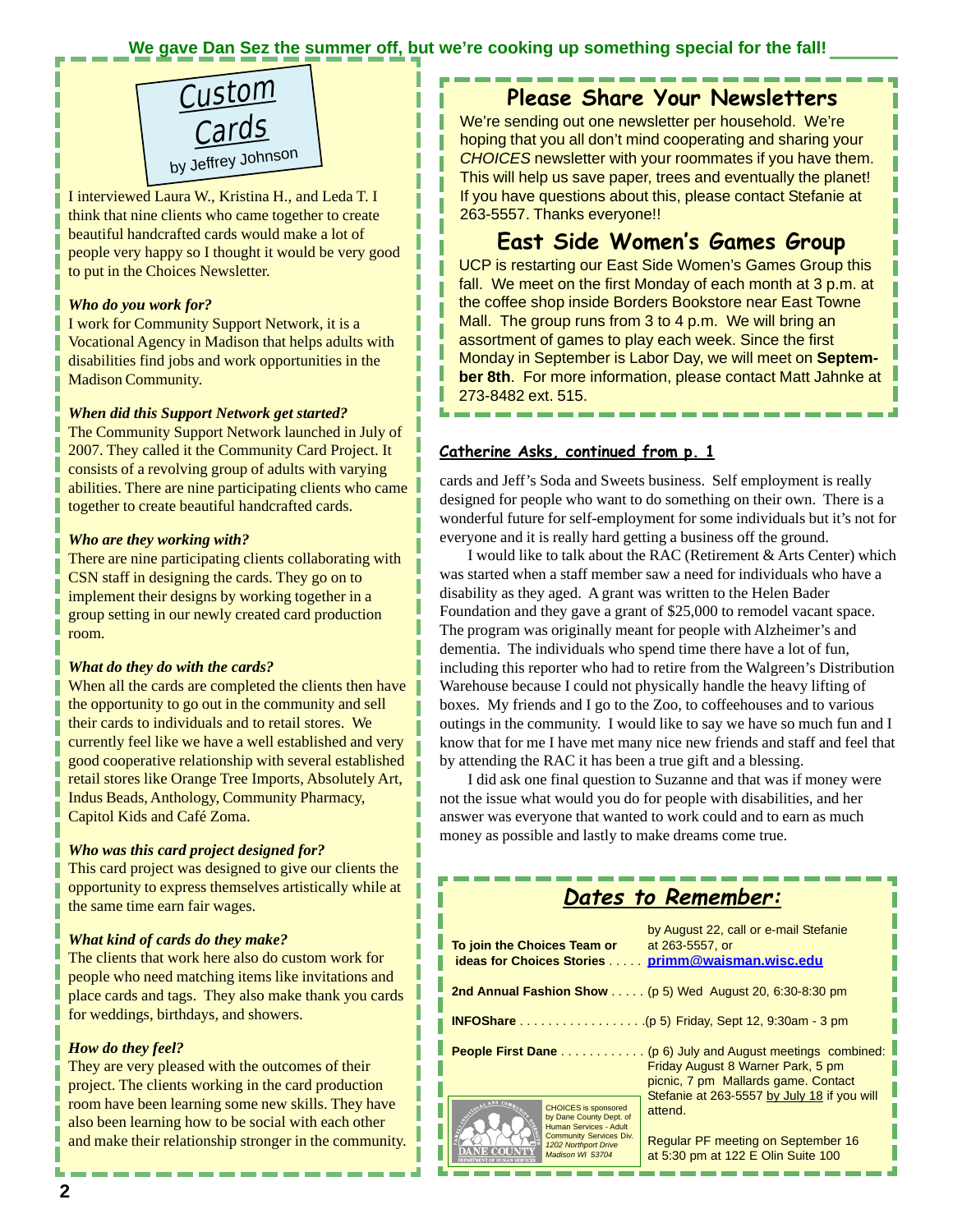## **Catherine Asks the Burning Questions, Part 2**

### **Self Directed Services Coordinator Eric Miller on Support Brokers and the Broker Fair**

by Catherine Clodius

Just recently I had the chance to sit down and talk with Eric Miller who is the SDS Coordinator for Dane County. I wanted to get some information on the Support Broker system in Dane County. Here is what I learned. Dane County provides its services to adults within the DD System. Support Brokers systems are based on the principals of Self-Determination.

Every year there is a Broker fair so that high school graduates and their parents can sit down and interview a Support Broker. After the interview is done the graduate and their parents will decide to hire a broker but if not then the graduate and their parents are given additional resumes to read over.

 I then asked Eric how the budget cuts are affecting the Support Brokers and he said that basically you do more with less money. A few years ago the Support Brokers had 20 consumers on their caseloads and now it's 25 consumers. Support Brokers try and find new ways to help their consumers like having a Sound Response System or having consumers living with a roommate. Basically what it boils down to is Support Brokers need to find creative ways to do more with fewer funds.

I also asked how often do consumers change their brokers and was told that some consumers don't feel the need to change their brokers but that others sometimes

do find the need to make a change. If that is the case Dane County would like consumers to be with their new brokers for 6 months up to 1 year to see how the relationship works.

I asked Eric what the job description for a Support Broker is and would like to give you a couple of items that they are responsible for.

(1) Support Brokers need to understand how to complete financial paperwork;

(2) Review of the Dane County Abuse and Neglect; (3) Attend "Power and Control: How to Use it Respectfully";

(4) Understanding of Person Centered Planning techniques;

(5) Understanding financial and health care benefits. Support Brokers need to attend trainings throughout the year and to receive periodic County information updates.

I would like to give you a couple of Websites regarding the future of Family Care here in Wisconsin. **http://dhfs.wisconsin.gov/LTCare/INDEX.HTM http://www.danecountyhumanservices.org/longterm.htm**



## **A Horse Named Remington**

by Dora Norland and Diane Christoph

Diane and I had a chance to go to the Phoenix Training Center to meet a horse named Remington and his owner, Blair. Remington is a ten-year-old horse and is a Quarterhorse mix. Blair has had

Remington for four years.

Remington eats hay, grain and carrots. Remington is brushed 3 times a week. He spends his day outside and all horses at the stable come in at 3:00 in the afternoon to eat and stay in their stalls for the night. Horses like a consistent routine, just like cats and dogs.

It takes a lot of work to take care of a horse. Blair comes out a couple of times a week to ride and train her horse. It's important to take lessons to learn how to ride a horse and to learn to teach your horse new things. Remington goes to training sessions too! When Blair can't get out to see her horse, the staff at the stable takes care of Remington. They feed him, brush him, clean out his stall and see that he gets outside for exercise and fresh air.

Remington has to see the veterinarian 4-6 times a year; this includes getting his teeth cleaned!! The vet comes out to the stable to see Remington. It would be hard to take a horse to the vet's office! He also has his hooves trimmed every 6 weeks by a person called a farrier. Remington is a busy guy!

Diane and I had a lot of fun seeing all the horses and we also saw a baby horse, called a foal. I took lots of pictures!!

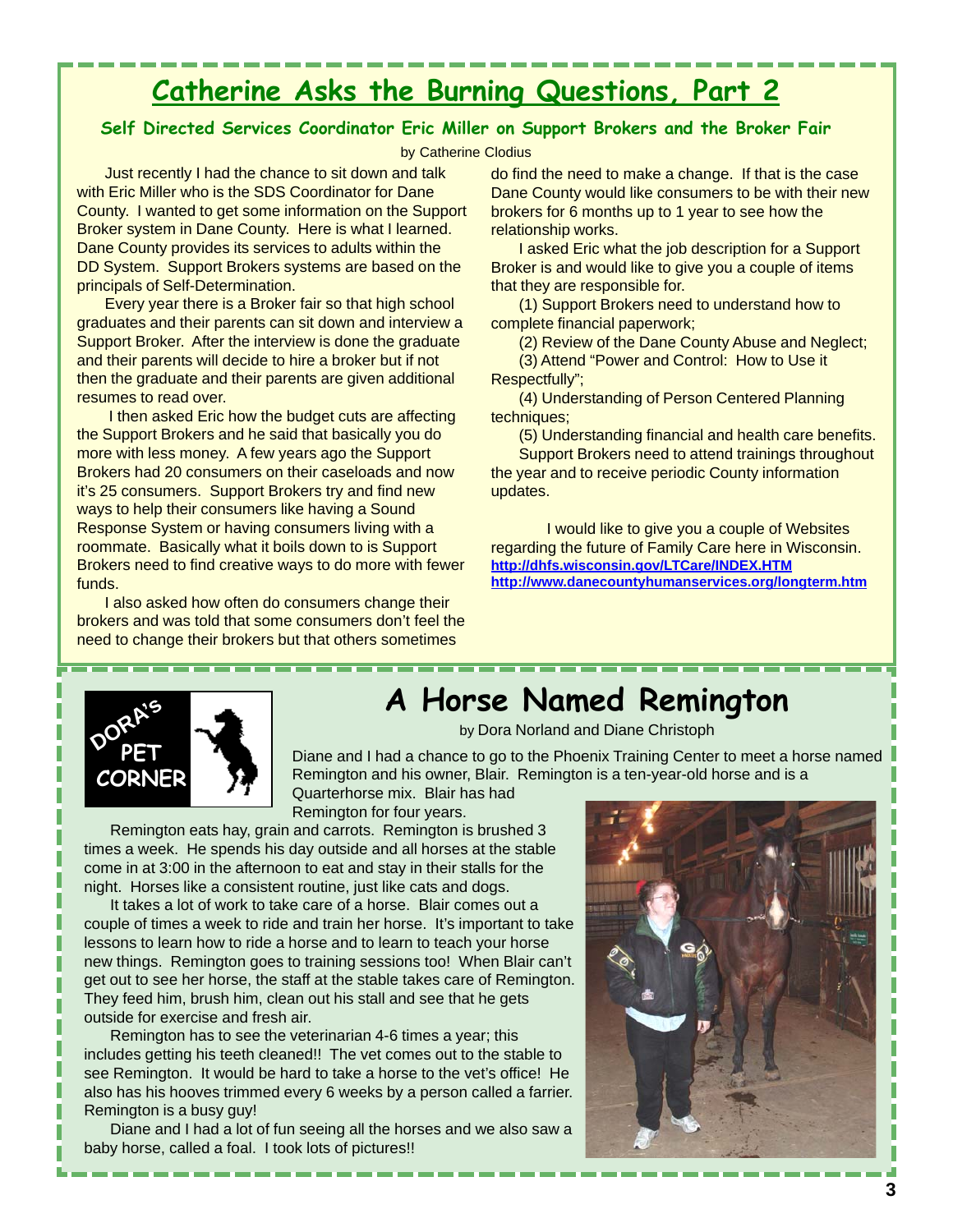

## **Dane CountyDisaster Assistance Registry**

by Jeffrey Johnson

There is a new program in Dane County called the Disaster Assistance Voluntary Registry. They will help provide more resources during a disaster for people with disabilities. No one can predict when a disaster will happen but people with a disability can plan ahead by having supply kits on hand when a disaster does happen.

The Disaster Assistance Voluntary Registry program works with Dane County Emergency Management. Dane County wants to have as many people with disabilities register as possible. They will have a computer database with all of the person's important information in it. They will update their information once per year. You can choose to have your name taken off the list at any time. This information can only be used by the disaster responders that manage the data base.

Before there is a disaster you can find information on what to do in different disasters by looking at their website at **http://www.countyofdane.com/ems/** (and scroll down to Disaster Assistance Voluntary Registry link), or by phone at 608-266-4330.

 The Red Cross has a check list for what you might need if a disaster happens. You can go to the Red Cross website where you can buy a disaster kit or get information about survival kits. Their website is **www.redcross.org** and you can also go to **www.ready.gov** to get information.

I looked on the Red Cross website and looked at one of disaster kits. Some of the items in it were a personal hygiene comfort kit (includes shampoo/body wash, washcloth, toothpaste, comb, and deodorant) and a First Aid and Emergency Preparedness Guide.

### REM Wisconsin - New Address!

**As of June 2nd REM's new location is: 2005 W. Beltline Hwy, Suite #100 Madison, WI 53713**

**The REM Wisconsin State Office is now at: 2005 W. Beltline Hwy, Suite #203 Madison, WI 53713**

> **REM's phone numbers remain the same:** 276-0102 for reception, 276-9209 for direct extensions

## **Severe Weather & Tornado Tips**

by Sandy Nelson, Weather Spotter for Dane County Emergency Management

- Stay away from windows during severe weather!!
- Go into a safe place like a basement or lower level.
- Severe thunderstorms can cause tornados.
- STAY INDOORS!!
- If you have to go outside, watch out for falling debris or winds picking up because those are signs of tornados.
- Be alert for large hail, which often comes with tornados and thunderstorms.
- Cloud to ground lightening (CG) is dangerous, stay down low and make yourself as small as you can if you are caught outside during a thunderstorm.
- Tornados are most common during April September but they can happen anytime of the year. For example, Walworth County had a tornado January 7, 2008.
- Tornados can happen at any time of day, most commonly 3pm-9pm.
- Everyone should have a weather alert radio to stay informed about severe weather that is approaching their area. They can be portable or stationary.
- If you don't have a weather radio, stay tuned to radio or tv during severe weather so that you know if an alert, watch or a warning are occurring currently.
- A watch means that conditions are favorable for a tornado to form, or for severe weather.
- A warning is when a tornado or severe storm has been spotted or seen on radar.
- Tornados, flash floods and severe thunderstorms can be deadly.
- Do not drive down streets that are under water during a storm, turn around and go a different way.
- Flooding is more likely near lakes, streams or rivers.
- Tornados have a tendency to and do jump over water.
- Water spouts are water based tornados and can cause the same damage and destruction as a tornado when they reach land.
- Hurricanes cause flooding when they come on land, for example Hurricane Katrina in 2005 caused severe flooding in New Orleans.
- Hurricane season is usually May-November.
- Tornados are miniature hurricanes.

I

- If you are out walking and see very dark clouds, be extremely careful because that could be a sign that thunderstorms or tornados are heading your way.
- The sky often looks greenish when conditions are ripe for a tornado, so if the sky looks green head inside and stay on the lower level away from windows.

the contract and contract the contract of the contract of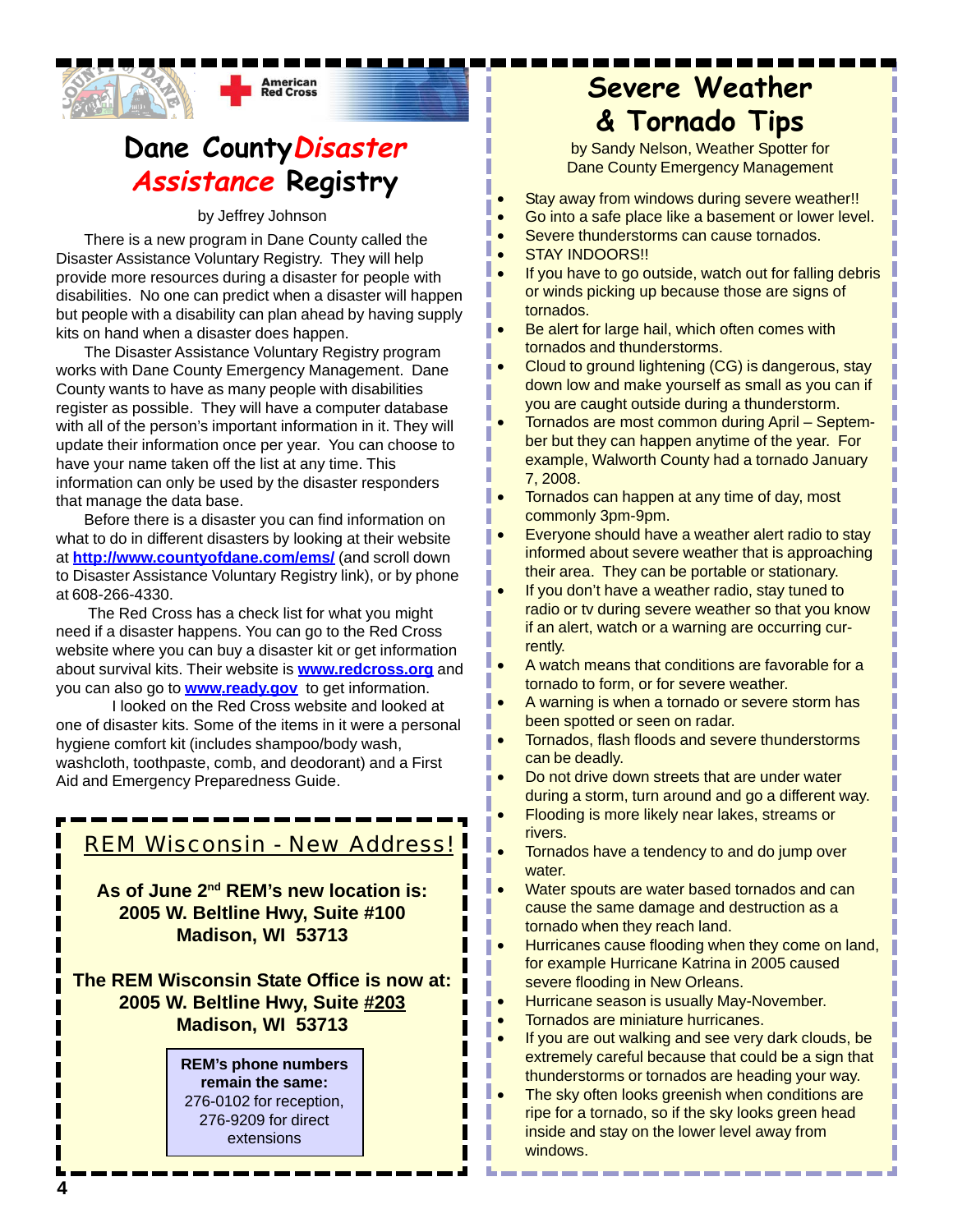## SAVE THESE DATES!

## Infoshare Presents: 2<sup>nd</sup> Annual Fashion Show for All Abilities **Fashion Is for Everyone**

Wednesday August 20, 6:30 - 8:30 p.m. Madison Concourse Hotel, Madison Hosted by Jonathan Suttin, Triple M Radio

Fashion is for everyone. That means taking care of and feeling good about your self every day. We'll talk about what this means and how you can do it in your life. See the latest fall fashions from participating retailers. The evening will also include a surprise makeover!

Participating Retailers:

Deb, Lane Brvant, Maurices, Suzen Sez, Catherine's, Mens Wearhouse, Atelier - Art to Wear, Wild Child, Katy's American Indian Arts, A Woman's Touch, Madison West Target, Heavenly Hats

Thank You!

**KEYNOTE BY CHERI MAPLES** 

A COMMUNITY POTLUCK Cheri's rich work history includes: Assistant Attorney General for the Wisconsin Dept. of Justice; the top administrator in the Division of Community Corrections for the State of Wisconsin and a police officer for 20 years with the Madison Police Department. Before becoming a police officer, Cheri worked as a community organizer. She worked extensively in neighborhood centers, a deferred prosecution program, in domestic violence programs, and was the first Director of the Wisconsin Coalition against Domestic Violence.

OTHER HIGHLIGHTS INCLUDE= \* An excerpt from "Found Money", 5 CEH a new play from Encore!

\* Real ways you can get involved in your community \* Get out and vote! Peter Leidy and Joe Parisi \* Games for all!

Friday, September 12 9:30 a.m.  $-3:00$  p.m. Olin-Turville Park, Madison **BRING A DISH** & ATTEND FOR FREE!

Party subs provided by **Training & Consultation** 

If your last name begins with

A-H: Bring a Salad

I-P: Bring a Dessert

Q-Z: Bring a Side Dish

Sign up online: http://cow.waisman.wisc.edu Call/Email James Mulder-Philyaw, (608) 265-9440 ext. 440, comm.training@waisman.wisc.edu



**weingarten@waisman.wisc.edu**(608) 890-0777

Contact Rachel Weingarten

Questions?

**Tickets: \$3** 

Please RSVP to: James Mulder-Philvaw comm.training@waisman.wisc.edu 608 265-9440 ext. 440 Online: cow.waisman.wisc.edu

INFOSHARE: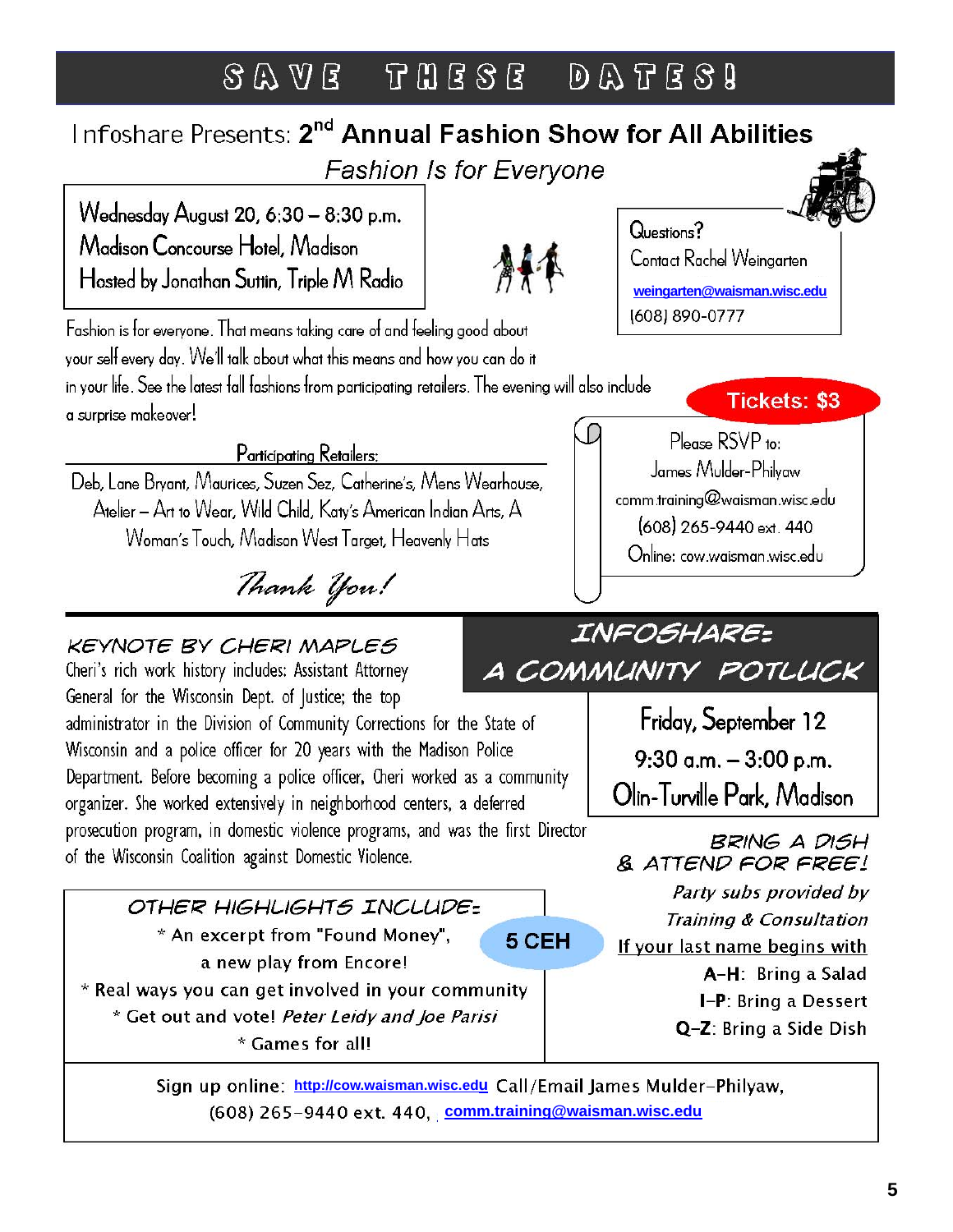

### **What is a Co-Op & Why is it Good?**

by Jeffrey Johnson

I talked with Margaret Bau, cooperative development specialist with USDA Rural Development in Wisconsin, about co-ops or cooperatives. They are a very special kind of business where people come together and share control. The members create their own rules and decide what benefits they get as a member. All members have one vote. By having a vote it makes you part owner of that co-op. By being part owner you help make the choices and decisions.

Sharing decision-making is good because each member brings new ideas and the more members you have the more power your co-op will have. It is good to share control of your own business. It is what makes it fun. It is open to everyone who can use the services that are provided and who will accept responsibilities of membership.

It is good to learn from other members that are part of the co-op. The Union Cab company is run by its members. It is called a Worker Co-op. The Willy Street Co-op is called a Consumer Co-op.

There are usually co-op meetings for most co-ops out there. Usually, you have a choice to go or not to go to the meetings. There is a very good reason to go to the meetings. The more meetings you go to, the more you will know about co-ops. Also you will learn how they are run and by whom.

Co-ops are alike and also different then the SDS/self determination movement. Coops and SDS both give people with disabilities control. They both give you choices with group support.

The difference between Co-ops and SDS is that people with disabilities aren't connected or making decisions together with SDS. In co-ops decisions are shared by the

people with and without disabilities. They decide things together, share resources and are connected together.

If you want to learn more about co-ops here is what I did. I interviewed Margaret Bau and I also read some information I got from my co-worker Amanda on co-ops. I also read about co-ops on the web. Margaret also gave me a DVDs to watch about co-ops.

### **Quality Assurance Board Works on Improving Services**

Are you interested in quality services? Do you worry about staff training and turnover? Do you have ideas on improving services?

The Quality Assurance Board is working on these issues. At the April meeting, a young man who has residential services talked about his challenges with staff. His staff time has been reduced due to budget cuts. The committee discussed how to use the time he has with staff in ways that he wants it to be used. The man left the meeting with specific ideas on improving his situation.

In May, we discussed with some agency workers the same problems from their point of view. Workers have less time to do things with people. They also are interested in how to use the time in a way that is most useful to the people they support.

The Quality Assurance Board is always looking for new members. Please consider joining us to improve services for everyone. If you would like to come to a meeting and talk about your services, you can call Maya Fairchild at 242-6466.

**Using Networks & Cooperatives to Create Opportunities for People with Disabilities & Their Families**

**Cooperate** 

Dream

**Create** 

Join us as we learn from each other and begin to create new opportunities for people with disabilities in Wisconsin.

> **Friday, July 11** 11:45am to 8:30pm

**Saturday, July 12** 9:00am to 12:30pm

For more information about this Co-op event please contact Amanda Bell at 890-0776 or **bell@waisman.wisc.edu**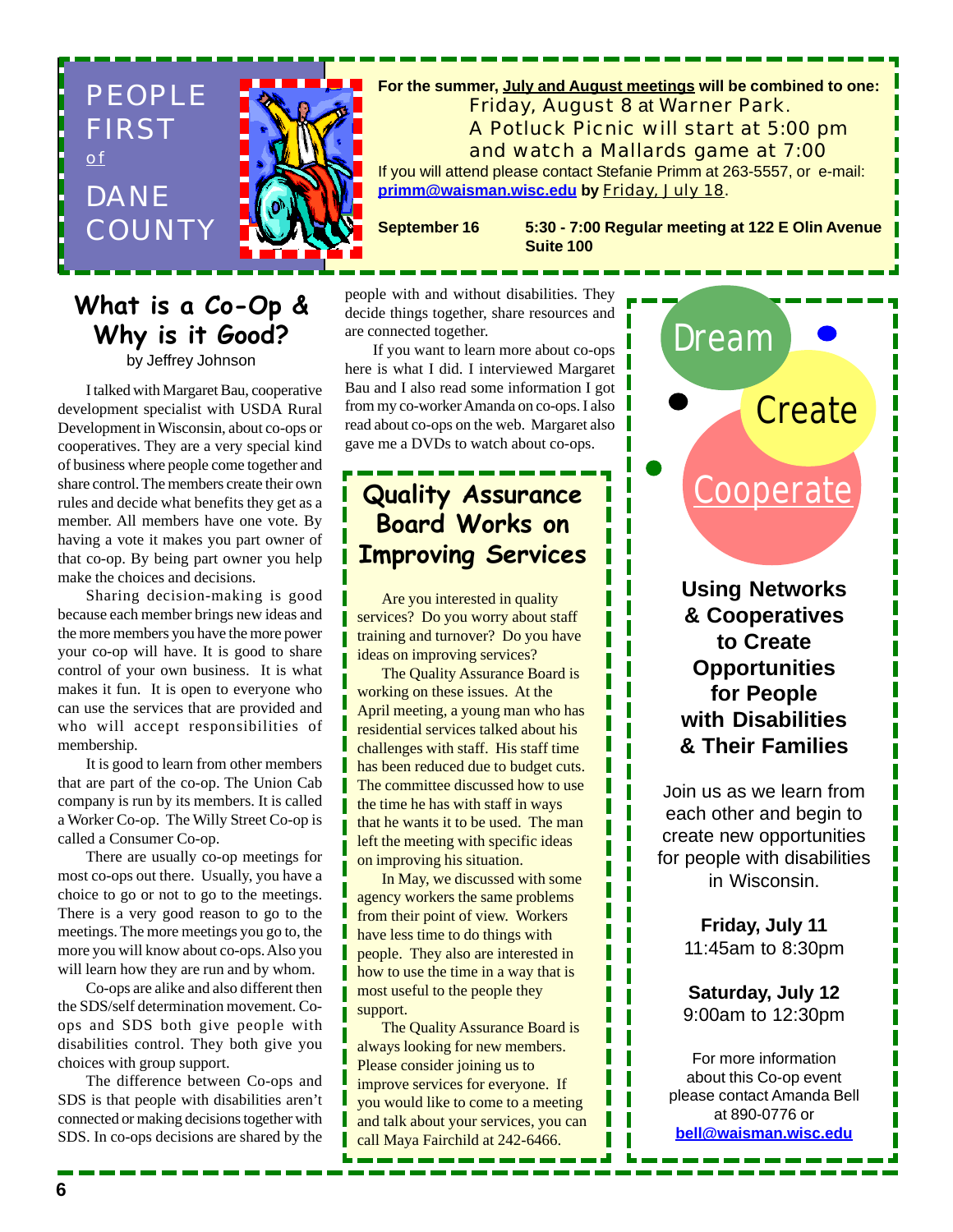

### *Question: When did you join the Arc?*

**Tracy:** They actually invited me to become a board member back about 5 or 6 years ago. I was too busy to do anything at that point in time. They kept on asking me every time went to their house to do things like with Special Olympics and at parties and they finally convinced me to come on board. I joined Arc Dane County when I felt I had the time, because is an agency helping advocate change for people with disabilities in the community.

### *When did you become a member of the Arc?*

I think it was about 2006 when I became a board member.

### *What Is the Arc?*

The Arc of Dane County is really an advocacy agency that wants to promote community in and all over Dane County for people with disabilities. It is for everybody put together and advocating for change but make sure that people with disabilities are included in that community.

### *Why do you like working for the Arc?*

Because it is a worthy cause. My biggest thing now is to promote Arc so more people can find out available services that the Arc provides for the community.

### *Do you enjoy your job?*

We will see if I enjoy my job as President. I have enjoyed myself as a board member the last few years.



Ш П ш Ш Ш ш ш П П П П П П П П П Ш П П Ш П ш П П Ш П Ш П П П П П П П Ш П Ш Ш П П П Ш



I interviewed Paul Yochum from the Arc-Dane County about his job at the Arc. Paul is a part–time employee for The Arc-Dane County starting on January 1, 2008.

The Arc-Dane County is an advocacy organization that works with individuals with developmental disabilities and their families. Paul handles a lot of information and referral calls pertaining to parents wanting information about community services for their son or daughter. The Arc-Dane County's mission is we work to ensure that all children and adults with developmental disabilities and their families are offered the same opportunities, choices, rights and respect that you or I would receive.

Paul became a board member of Arc-Dane County in 1985, serving as chair of the fundraising committee, moving on to Vice President of Development, and then six years as President from 1998- 2004. Paul's first knowledge of the Arc, in general, was back when Paul worked for the State of Iowa as a vocational rehabilitation counselor in Council Bluffs, Iowa. Paul remembers that The Arc-Iowa state executive director gave a presentation to statewide counseling staff about what the Arc does. That director, Helen Henderson, made a great impact on Paul about the need for advocacy. That has stuck with Paul ever since!

Paul wanted to be a part of that advocacy not only for his work (with the national office) but as a volunteer and on behalf of his youngest daughter. His daughter, Sara became disabled in 1982 at age 5 1/2 with a rare seizure disorder.

Arc-Dane County annually sponsors two county-wide social events for individuals with disabilities, the Halloween party and the Winter ball. Over 300 attendees come out to these events each year! In the past Arc-Dane County has sponsored a number of educational workshops pertaining to guardianship and special education topics. Our web site at **www.arcdanecounty.org** has an attorney listing for people to call for additional guardianship information. The board of directors is looking to expand the Arc-Dane County's educational seminar topics to include more financial planning, i.e. benefits counseling.

The Arc–Dane County is Paul's passion. Paul likes to spread the word to the county and to the general public and elected officials information about what individuals with disabilities can do. Paul feels that it is important to take a stand on issues like the Arc does. Then we convey those stances to the appropriate audience, whether that is for education, employment, community living, social functions, or the county budget process. Paul knows first hand (with his daughter as an example) what The Arc has done to help her strive to be a full citizen of Dane County.

Paul enjoys his job very much. It is nice to wake up in the morning and want to come to work. And when you are passionate about something, it is not really a job. Paul does it because Paul enjoys it. Paul is a lucky guy to be able to work for The Arc-Dane County.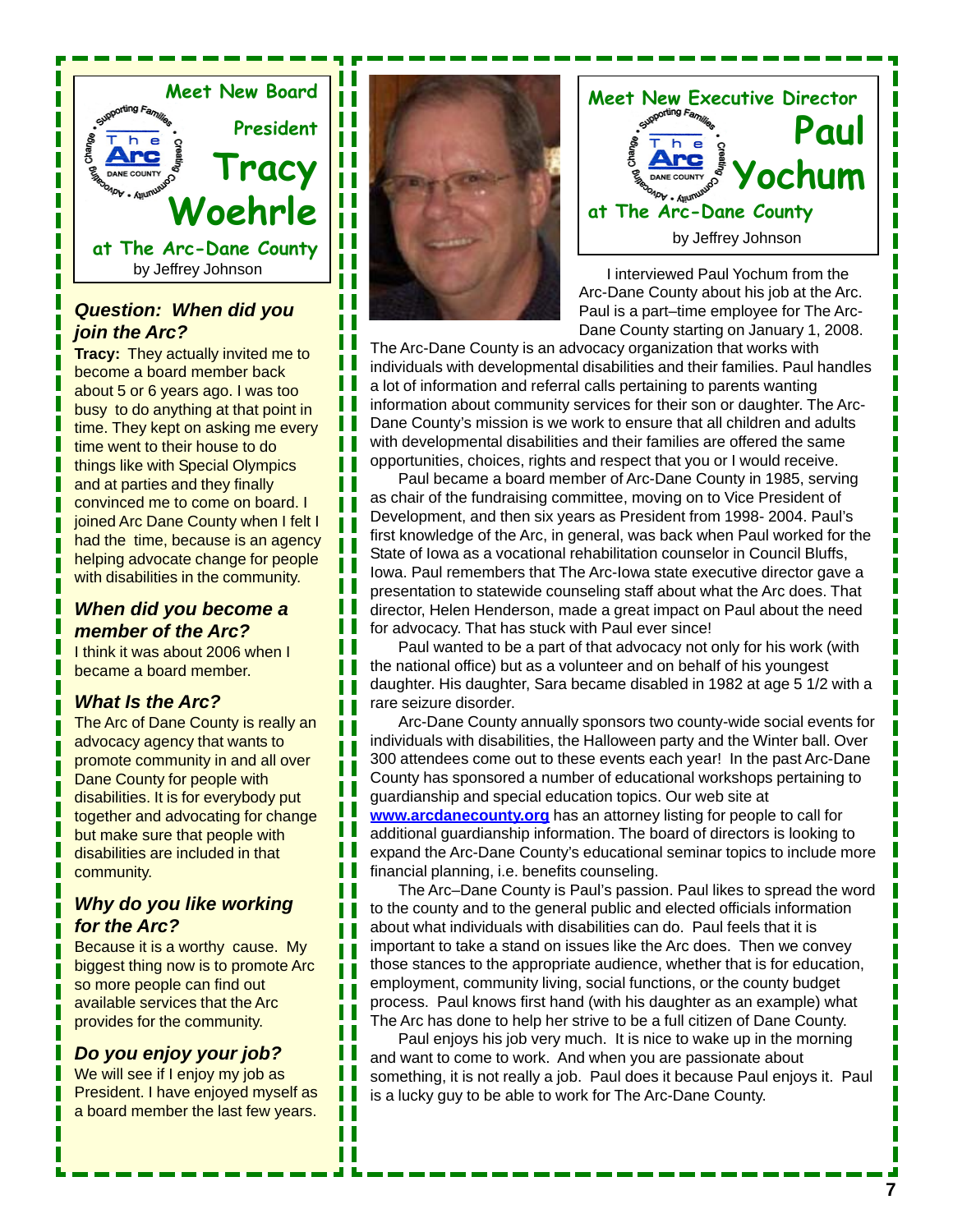## **Doin' R Thing Social Group by Jeffrey Johnson**

I interviewed Jerry Donnell about his Social Group called Doin' R Thing. These are the things I found out about what his group does. If you want more information about the group check out their website at **www.doinrthing.org**

### *How did your group get started?*

**Jerry:** Doin' R Thing began when a group of friends were looking for things to do together in addition to what Special Olympics offered. Six of them got together as a team and joined a regular bowling league. Other teams followed and we eventually began our own league of challenged adults. We bowl on Wednesday nights and the name of the league is Doin' R Thing.

### *Who can join your group?*

I am just a friend that is putting together a social group for people with disabilities and without disabilities to get together and have some fun. The group is called Doin' R Thing. I am trying really hard to get as many people involved as I can. The more people I can get to do various activities the better.

### *What day do your activities fall on?*

That all depends on the activity that the group does. We have a bowling league that all of us put together with some of our other friends on Wednesday nights. We also do some high school activities and some college activities like going to some UW Basketball games.

### *What activities do you like to do?*

I think this a good way to get people out of the house on a nice, sunny day and meet up with some friends to do things they like to do with each other. I like going to baseball games and races in the Wisconsin Dells.

### *Who decides when and where and time and place to have it?*

We can meet weekly or even monthly. It all comes down to what we have planned for the activity that day will makes sure that everyone has a say in what the event will be.

### **Encore's New Play, "Found Money," is very funny!**

by Jeffrey Johnson

There is a group called Encore Studio for the Performing Arts. They were putting on a play at the Bartell Theater in Madison. It was called "Found Money." The director Kelsy Schoenhaar welcomed everyone to the show. Kelsy was playing on the guitar and she was also in charge of the Scene, Lighting & Sound Design. Encore is a group of people with disabilities that like to do acting.

The actors in the play were Dawn Cieszynski played Lori, Cara E Peterson played Meg, D.J. Moore played Wayne, Christy Stadele played Annie, Randy Sands Played James, Sarah Schoenhaar played Kat, Corin Reilly played Detective O'Malley, Steve Miller played District Attorney, Wendy Prosise played the defense attorney, Bill Freeman played the Bailiff, and Sarah Luedtke played the Judge.

One day Lori got some mail and her disability check was in there. The disability check she gets usually is very small. But when she opened the mail she said holy crap several times. Lori could not believe her eyes. The check was made out to her for \$38,000. She heard a knock on her door and it was her friend Wayne who came over to see her. She told him that she got her disability check in the mail. She said it was for \$38,000. Then Wayne was texting friends and she asked him who he was texting. Wayne said no one.

Later someone was knocking on her door again and she thought would be her friend Wayne. It was not her friend Wayne. It was Annie and her PWD (People with disabilities) mafia gang. Annie and her friends came on over and demanded that she should give them \$30,000.

The next day Lori said to Meg that she was going to the police. Meg asked what happened. Meg told Lori if you don't tell me what happened I can't help because she didn't want to take the rap for it. Meg told Lori that she will try to get the best attorney she could find. The very next day they all



went to court. Detective O'Malley and the District Attorney asked the people from the PWD to tell the truth they said they would. Here is their story: We were sitting in the coffee shop drinking their hot cocoa when this mean girl with sticks came along. She said would hit us if we did not give the money back. Their attorney said she was lying. Now it was Lori's turn to tell the truth. She said almost the same thing they said, that she was in same coffee shop when these guys came up to her and ask her to hand over the money to them now.

I don't want to give away how they play ended but it was a very funny play. I really recommend that you and your friends go see it. I think all of the actors did a great job playing their roles. There wasn't a thing they to do a better job then they did that night.

## **Young Adult Group**

The Young Adult group is a group of twenty-somethings that get together every month. They have a leadership team that plans each event. Here is what Greg Burrill, one of the leaders, had to say about the group:

"I want to say that our group is getting along with each other well and I think of things we did so far, like dinner and a movie and we made a meal together and watched "Wish Upon a Star." We also went to the movie "College Road Trip" and Pizzeria Uno for dinner. I think that we can get better if we can talk one at a time at the meetings and come up with new ideas as a group."

For more information contact Stefanie Primm at 263-5557 or **primm@waisman.wisc.edu**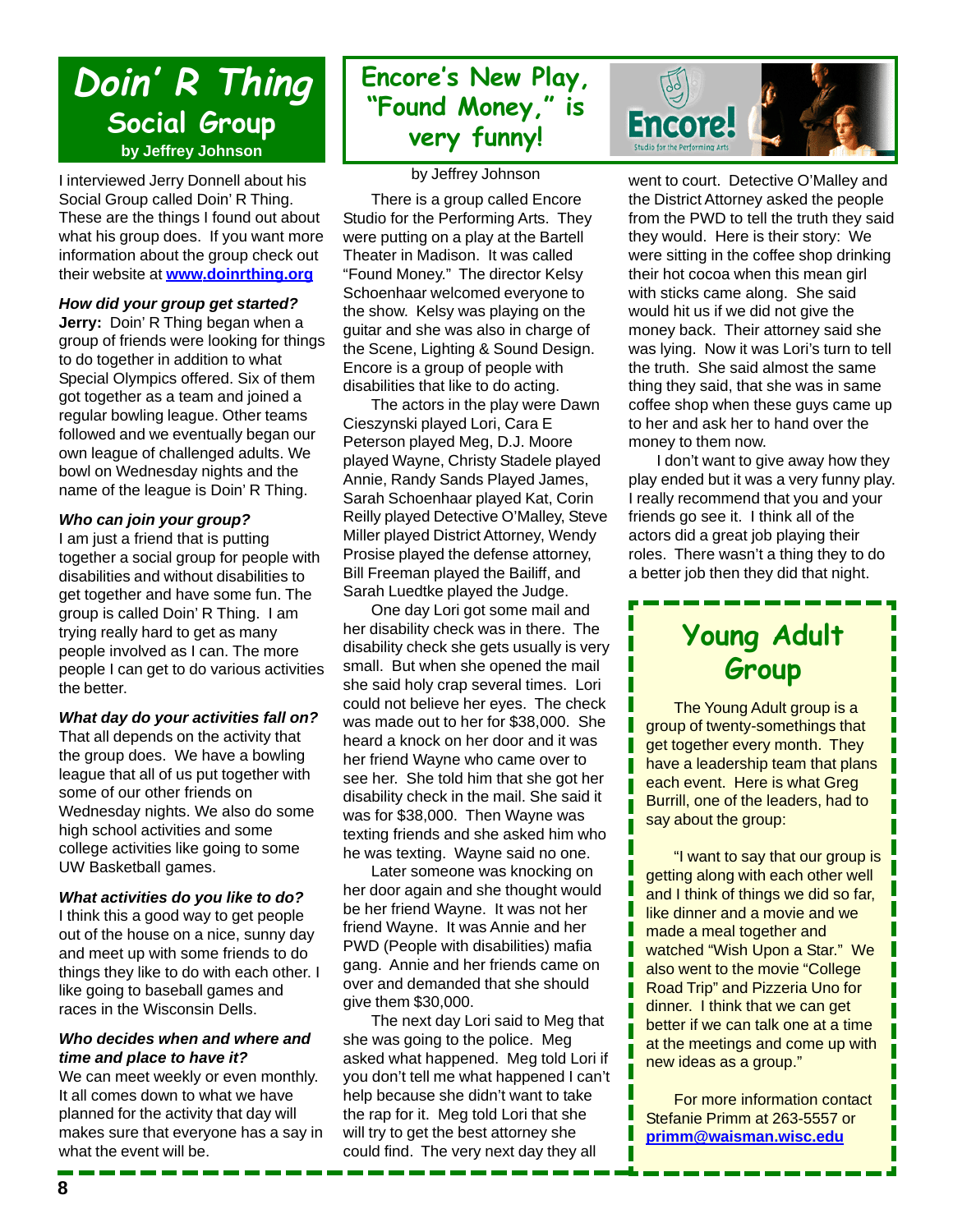

by Jeffrey Johnson

I met with Lance Owens and learned about ArtWorking. The first thing he did was offer a tour of the building. He showed us where some of the artists work and what kind of work they do. ArtWorking Studios is a professional program for people with developmental disabilities and offers trainings by other artists.

Small Businesses can come in and rent out a space and use equipment at the ArtWorking Studios. It is hard to get the information out about the space that is available to people with disabilities and without disabilities. Right now ArtWorking works with six Artists and 5 Businesses. Lance has been working with Arts for All. Arts for All has an art gallery night in the spring and fall.

Phil Porter started to do art when he was about 32 years old. He was not doing so good selling his paintings but found the outlet for his art at the Escape art gallery and coffee house. He sells cups, cards, magnets, and t-shirts.

Phil Porter said "I like this kind of work because I find art relaxing." Phil said that he struggles with his paint

brushes and getting them all the way clean. The brushes can get stiff when he wants to go back and use the brushes again but needs to find a better way to clean his brushes. He said, "I love to make money for selling my art."

Phil met Lance by getting to know his wife though Very Special Arts. Lance and Phil have been working together on a one on one basis. Lance took Phil up to Kohler Wisconsin to sell some of Phil's art.

Phil says, "I have been doing art since I was at Southern Wisconsin Center where I did some painting and needlepoint work at Marc Center, and paintings at Madison Opportunity Center and at Very Special Arts. I sell my art at fairs and at Warner Park. My friend Patti got me started painting."

You can buy Phil's artwork. He sells all the key chains for \$2.50 per piece. The coffee cups are the best deal. You can buy 4 for \$6.95 each. The magnets sell well, they are four dollars. Phil sells them at Conferences.

## **Chris Celebrates Ten Years at Econoprint**

**by Jeffrey Johnson**

Chris Harrison works at Econoprint in Verona. How did Chris find this job? Chris's mom knew a job developer named Stacy Griff. She had worked with her before. That is how Chris found this job. She brought the job idea to Chris's team.

Chris likes working at Econoprint. He likes his coworkers. He likes it because he also gets support from his coworkers and his boss and because he gets to move around a lot. Chris says they pay him very well. Chris works on Mondays, Wednesdays and Fridays.

Chris's job coach is Bob. They work together to break down 50 to 100 boxes every day. When they are done they fold them up and bring them to the dumpster. Chris and Bob have worked there for 10 years.

To celebrate Chris's 10 years of employment they took Chris out for pizza at Rocky Rococo party pizzeria on the Eastside. They give Chris a \$200 gift card. Kathy Hillenbrand from Econoprint got the Employer of the year award this year from Arc of Dane County.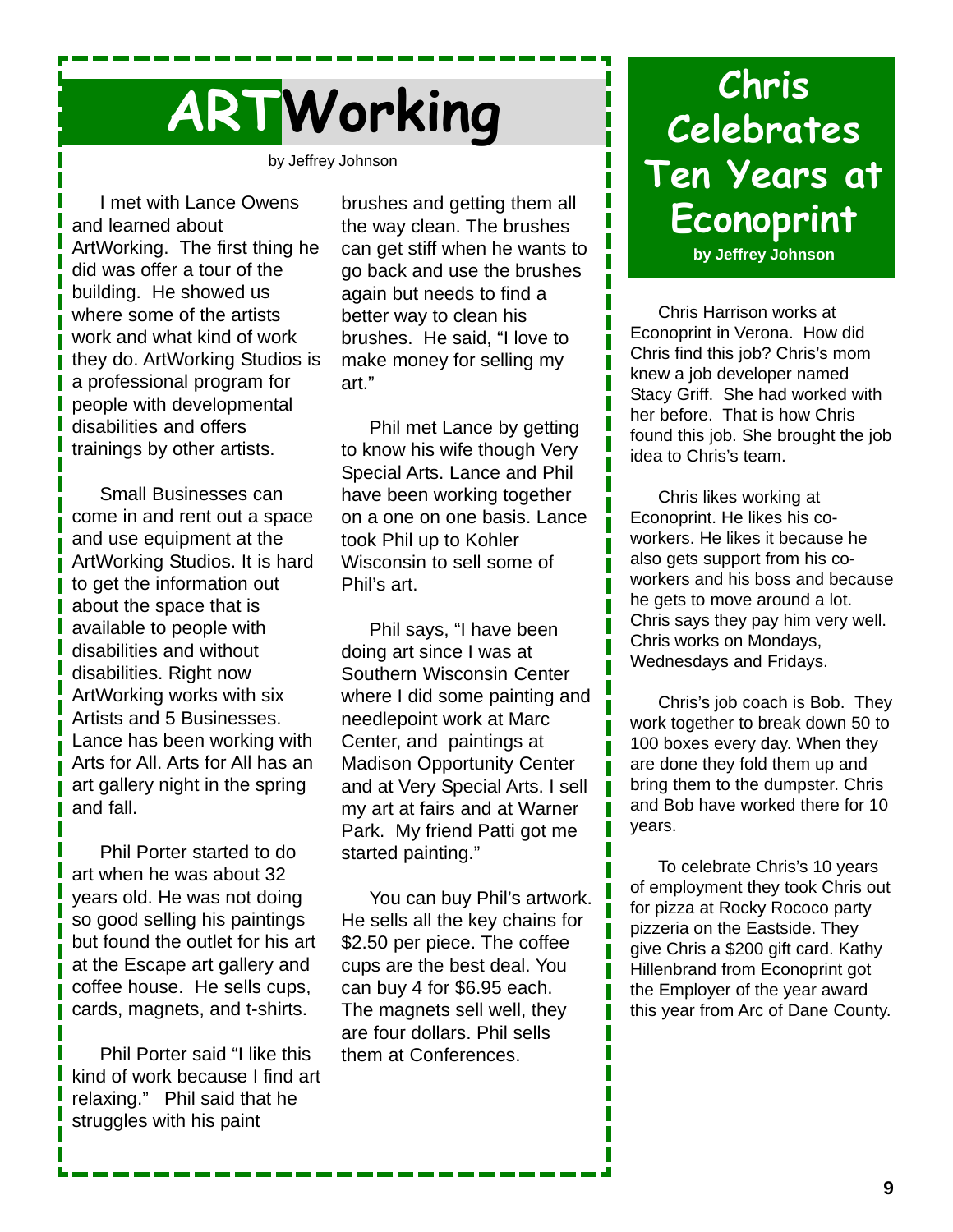## **ON THE STREET INTERVIEWS and photos . . .**



**"John Kennedy's Biography"**



**"Any book by Cassie Edwards"**

**What is your favorite book?**



**"Harry Potter"**

These people are all members of a book club.



**. . . by Dora Norland**

**"Harry Potter"**



**"I read a lot of books about politics"**

**A book club** is a group of people who read the same book and then get together to discuss it. A book club has about 5 members and they meet as often as they want, some meet monthly, others weekly. Want to start a book club? Get a group of friends together and come up with a list of books you would like to read, then vote on which one to read first.